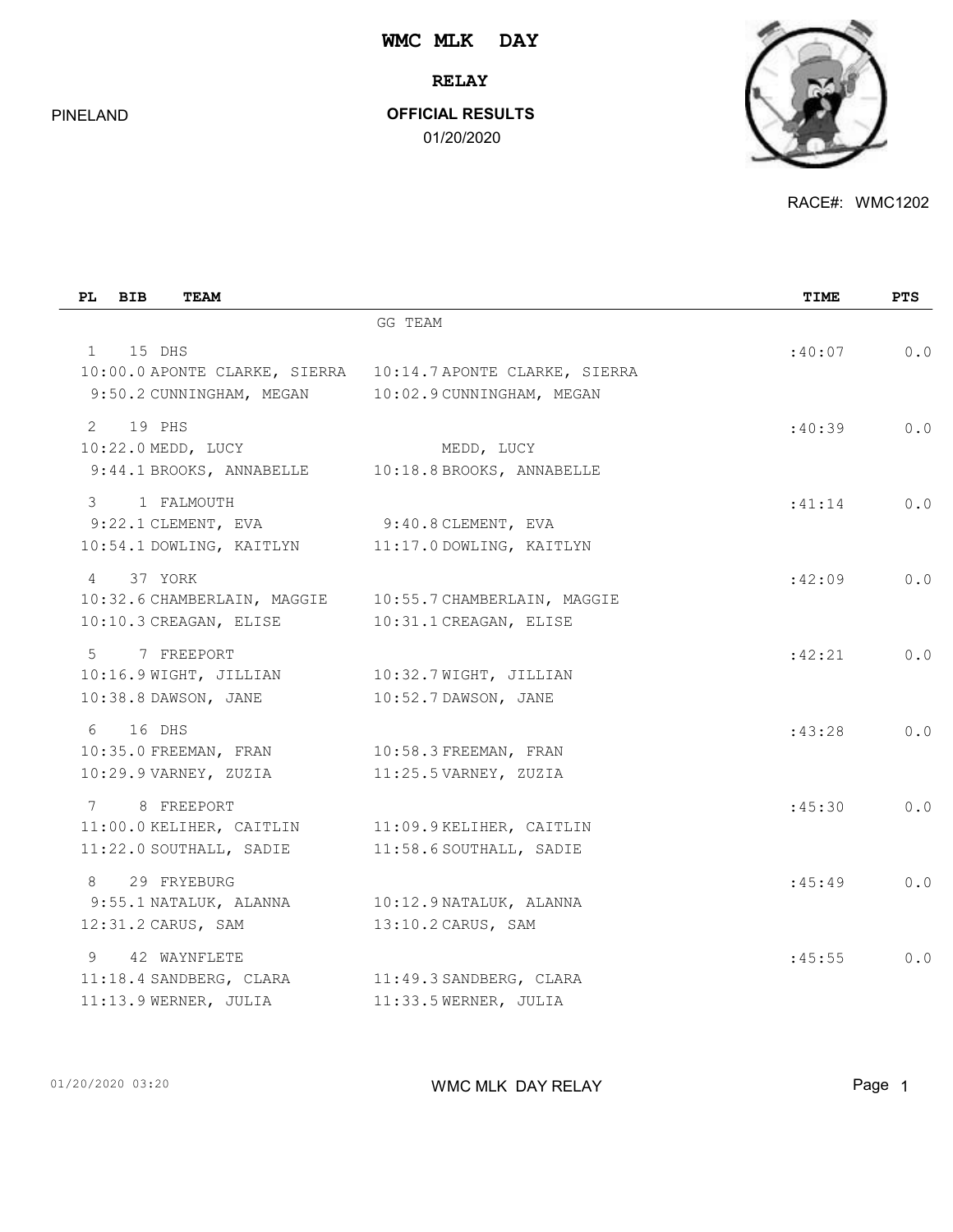| PL BIB<br><b>TEAM</b>                             |                            | TIME   | PTS    |
|---------------------------------------------------|----------------------------|--------|--------|
| 10 34 MCWS                                        |                            | :46:06 | 0.0    |
| 12:21.7 HAIMS, EMMA                               | $12:41.2$ HAIMS, EMMA      |        |        |
| 10:18.8 GOLDBERG-COURTNEY,                        | 10:44.8 GOLDBERG-COURTNEY, |        |        |
| 11 20 PHS                                         |                            | :47:46 | 0.0    |
| 10:56.2 COLLIN, MERIBEL                           | 11:28.1 COLLIN, MERIBEL    |        |        |
| 12:15.7 VIOLA, ANNA                               | $13:05.8$ VIOLA, ANNA      |        |        |
| 12 21 PHS                                         |                            | :47:48 | 0.0    |
| 10:58.3 SIGFRIDSON, ALYSSA                        | 10:57.5 SIGFRIDSON, ALYSSA |        |        |
| 12:32.8 AUSTERER, TAYLOR                          | 13:20.1 AUSTERER, TAYLOR   |        |        |
| 13 40 CHEVERUS                                    |                            | :48:05 | $0.0$  |
| 13:11.3 TURNER, GRACE                             | $13:45.6$ TURNER, GRACE    |        |        |
| 10:33.9 WHITMARSH, LESKA                          | 10:34.7 WHITMARSH, LESKA   |        |        |
| 25 GREELY<br>14                                   |                            | :48:13 | 0.0    |
| 10:06.8 COLLINS, ALEX                             | 10:50.9 COLLINS, ALEX      |        |        |
| 13:10.9 RUSZKAI, GRACE                            | 14:05.1 RUSZKAI, GRACE     |        |        |
|                                                   |                            |        |        |
| 15 17 DHS/PHS<br>10:53.8 BUTTS, ALLY              | $11:05.3$ BUTTS, ALLY      | :48:31 | $0.0$  |
| 12:49.3 LITTELL, GEORGIA                          | 13:42.6 LITTELL, GEORGIA   |        |        |
|                                                   |                            |        |        |
| 16 43 WAYNFLETE                                   |                            | :49:21 | 0.0    |
| 11:46.6 BLISS, KAITLYN                            | 12:13.9 BLISS, KAITLYN     |        |        |
| $12:16.3$ WAGG, EMILY                             | 13:04.9 WAGG, EMILY        |        |        |
| 17<br>9 FREEPORT                                  |                            | :49:53 | $0.0$  |
| $11:44.0$ ERRICO, TESS                            | 12:22.1 ERRICO, TESS       |        |        |
| 12:33.9 FALLON, GALINA                            | 13:13.5 FALLON, GALINA     |        |        |
| 18<br>3 FALMOUTH                                  |                            | :50:04 | 0.0    |
| 12:02.7 YOON, KELLY                               | 12:54.5 YOON, KELLY        |        |        |
| 12:26.8 FINDLAY, LILA                             | 12:40.1 FINDLAY, LILA      |        |        |
| 19<br>2 FALMOUTH                                  |                            | :52:15 | $0.0$  |
| 13:08.7 RAMSDELL, BRENNA 13:44.4 RAMSDELL, BRENNA |                            |        |        |
| $12:24.5$ BUSH, CHLOE                             | $12:57.7$ BUSH, CHLOE      |        |        |
| 20 44 WAYNFLETE                                   |                            | :52:30 | 0.0    |
| 14:09.6 THOMPSON, BLYTHE                          | 14:32.8 THOMPSON, BLYTHE   |        |        |
| 11:33.7 MORGAN, SARAH                             | 12:14.1 MORGAN, SARAH      |        |        |
|                                                   | BB TEAM                    |        |        |
| 1 22 PHS                                          |                            | :33:59 | $0.0$  |
| 8:24.9 HORRISBERGER, BEN                          | 8:37.2 HORRISBERGER, BEN   |        |        |
| 8:20.2 NILES, LIAM                                | 8:36.8 NILES, LIAM         |        |        |
| 2 4 FALMOUTH                                      |                            | :35:23 | $0.0$  |
| 8:35.9 BOYD, VANCE                                | 9:04.9 BOYD, VANCE         |        |        |
| 8:36.2 GOODBODY, MARCUS                           | 9:05.8 GOODBODY, MARCUS    |        |        |
|                                                   |                            |        |        |
| 01/20/2020 03:20                                  | WMC MLK DAY RELAY          |        | Page 2 |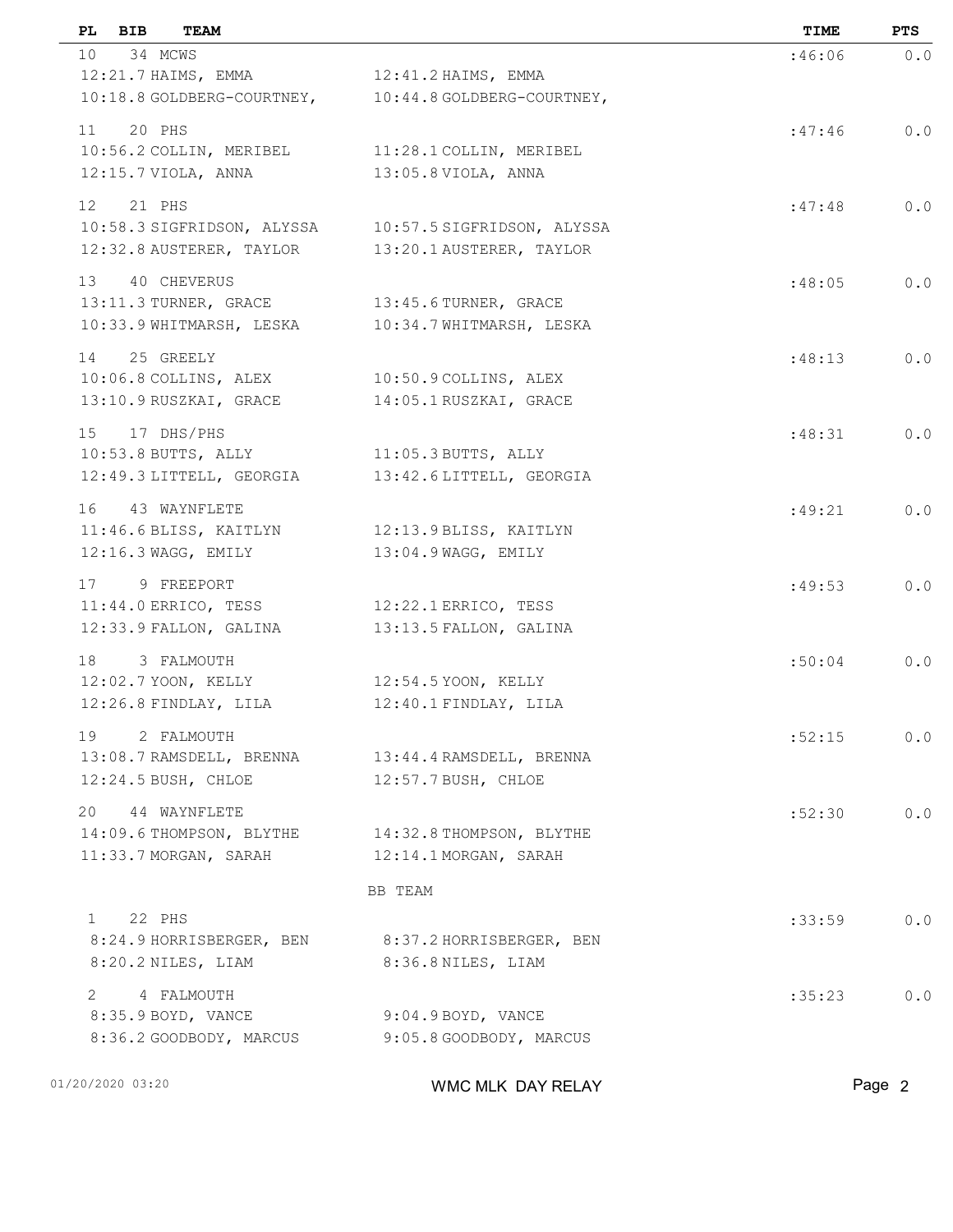| PL.<br>BIB<br>TEAM                               |                                                   | TIME   | <b>PTS</b> |
|--------------------------------------------------|---------------------------------------------------|--------|------------|
| 3 10 FREEPORT                                    |                                                   | :35:45 | 0.0        |
| 8:46.6 HIGHT, NOAH                               | $9:16.1$ HIGHT, NOAH                              |        |            |
| 8:39.9 HUNTER, CALEB                             | 9:02.6 HIGHT, NOAH                                |        |            |
| 5 FALMOUTH<br>$4 \quad$                          |                                                   | :35:54 | 0.0        |
| 8:46.6 ROUHANA, JOEY                             | 9:04.8 ROUHANA, JOEY                              |        |            |
| 8:38.0 GRAY, RYAN                                | $9:24.6$ GRAY, RYAN                               |        |            |
| 5 6 FALMOUTH                                     |                                                   | :36:22 | 0.0        |
| 8:41.7 GECI, CHARLIE                             | 9:03.0 GECI, CHARLIE                              |        |            |
| 8:59.3 ROOKS, BEN                                | 9:38.6 ROOKS, BEN                                 |        |            |
| 6<br>28 GREELY                                   |                                                   | :36:31 | 0.0        |
| 8:22.9 HARVEY, LEIF                              | 8:41.4 HARVEY, LEIF                               |        |            |
| 9:36.4 GOETTEL, LUCAS                            | 9:51.2 GOETTEL, LUCAS                             |        |            |
| 32 GNG<br>7                                      |                                                   | :37:22 | 0.0        |
| 8:39.8 MAINES, WILLIAM 8:54.8 MAINES, WILLIAM    |                                                   |        |            |
| 9:36.6 FESSLER, WYATT                            | 10:11.4 FESSLER, WYATT                            |        |            |
| 18 DHS                                           |                                                   |        |            |
| 8<br>10:37.1 ABRAMS, DEVEN 10:31.8 ABRAMS, DEVEN |                                                   | :37:40 | 0.0        |
| 8:06.2 JORDAN, WILLIAM                           | 8:25.5 JORDAN, WILLIAM                            |        |            |
|                                                  |                                                   |        |            |
| 9<br>23 PHS                                      | 9:57.4 MACCACHRAN, TOBEY 9:46.8 MACCACHRAN, TOBEY | :37:46 | 0.0        |
| 8:47.8 NILES, DANIEL                             | 9:14.0 NILES, DANIEL                              |        |            |
|                                                  |                                                   |        |            |
| 11 FREEPORT<br>10                                |                                                   | :37:56 | 0.0        |
| 8:50.2 ROBINSON, TOM<br>9:31.0 DORSEY, ELIAS     | 9:36.5 ROBINSON, TOM<br>9:58.6 DORSEY, ELIAS      |        |            |
|                                                  |                                                   |        |            |
| 30 FRYEBURG<br>11                                |                                                   | :38:02 | 0.0        |
| $9:42.3$ HOWE, ELIJAH                            | $10:05.2$ HOWE, ELIJAH                            |        |            |
| 9:06.9 DUPUIS, LUKE                              | 9:07.9 DUPUIS, LUKE                               |        |            |
| 36 MCWS<br>12                                    |                                                   | :38:07 | 0.0        |
| 8:31.8 WOODRUFF, SEAMUS                          | 8:42.0 WOODRUFF, SEAMUS                           |        |            |
| 10:26.0 TEEGARDEN, WES                           | 10:27.8 TEEGARDEN, WES                            |        |            |
| 24 PHS<br>13                                     |                                                   | :38:22 | 0.0        |
| 9:00.5 THEALL, GEORGE                            | $9:29.5$ THEALL, GEORGE                           |        |            |
| 9:36.8 DIETLIN, LUC                              | 10:15.7 DIETLIN, LUC                              |        |            |
| 35 MCWS<br>14                                    |                                                   | :38:24 | 0.0        |
| 9:52.0 LLOYD, BODHI                              | 10:00.8 LLOYD, BODHI                              |        |            |
| 9:03.6 ANDERSON, CONRAD                          | 9:28.0 ANDERSON, CONRAD                           |        |            |
| 13 BRUNSWICK<br>15                               |                                                   | :39:55 | 0.0        |
| 9:54.9 WILBY, CAL                                | $10:05.7$ WILBY, CAL                              |        |            |
| $9:46.1$ BATTLE, FELIX                           | 10:08.9 BATTLE, FELIX                             |        |            |
|                                                  |                                                   |        |            |

01/20/2020 03:20 **Page 3** WMC MLK DAY RELAY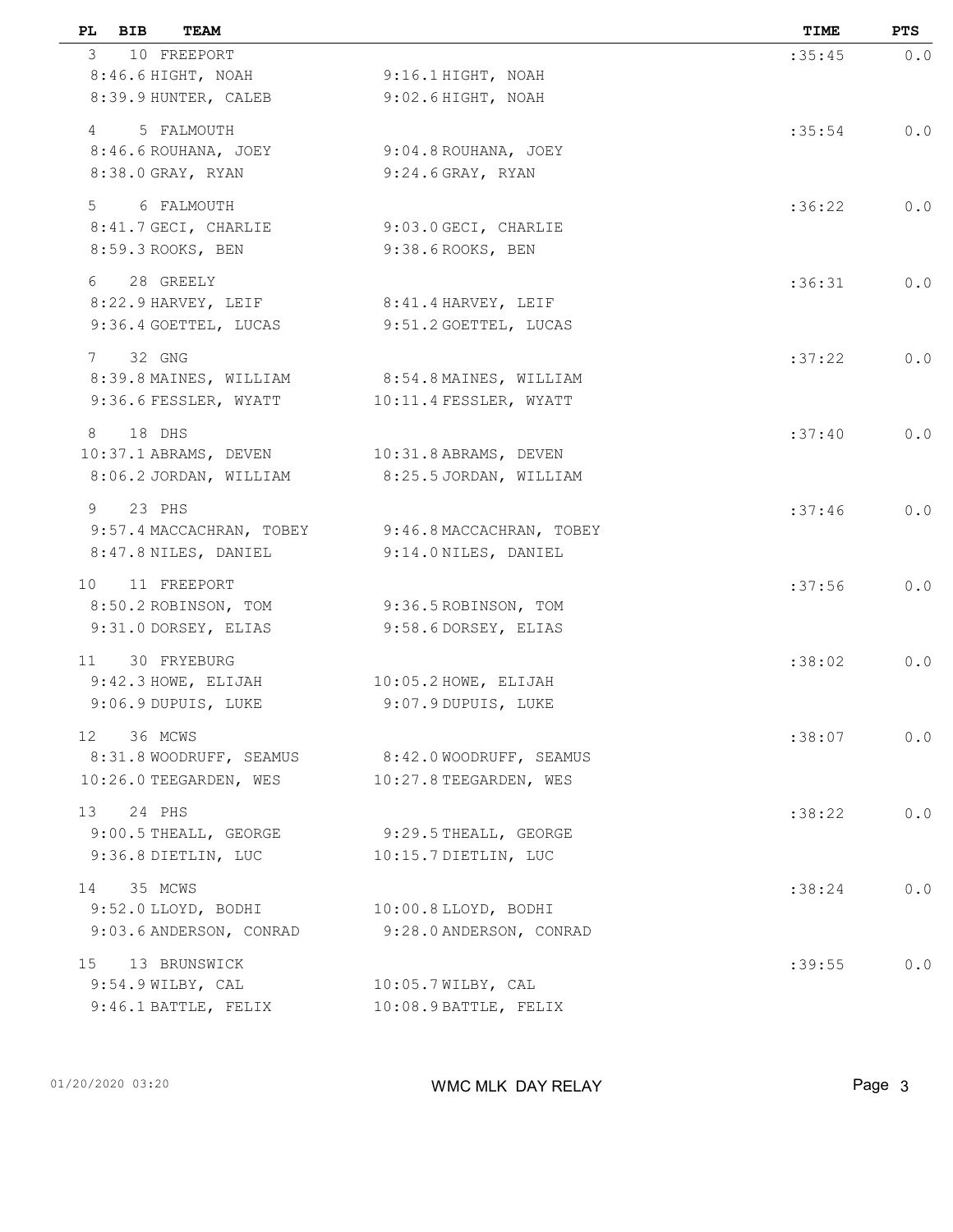| PL<br>BIB<br><b>TEAM</b>   |                            | TIME    | <b>PTS</b> |
|----------------------------|----------------------------|---------|------------|
| 16<br>41 CHEVERUS          |                            | :40:16  | 0.0        |
| 9:40.6 LUNA, MICHAEL       | 10:32.9 LUNA, MICHAEL      |         |            |
| 9:40.7 BOWER, KURT         | 10:22.3 BOWER, KURT        |         |            |
| 33 GNG<br>17               |                            | :42:13  | 0.0        |
| 10:41.1 SWEENEY, MICHAEL   | 10:28.7 SWEENEY, MICHAEL   |         |            |
| 10:14.0 SHEVCHENKO, NICK   | 10:49.3 SHEVCHENKO, NICK   |         |            |
| 18<br>12 FREEPORT          |                            | :42:19  | 0.0        |
| 10:11.9 DAWSON, ALEXANDER  | 10:58.0 DAWSON, ALEXANDER  |         |            |
| 10:17.5 ROBINSON, SAM      | 10:51.6 ROBINSON, TOM      |         |            |
| 19<br>31 FRYBURG           |                            | :43:01  | 0.0        |
| 10:22.1 DUPUIS, JACQUES    | 9:49.1 DUPUIS, JACQUES     |         |            |
| 10:55.3 LOUNSBURY, GABE    | 11:54.7 LOUNSBURY, GABE    |         |            |
| 20 14 BRUNSWICK            |                            | :43:22  | 0.0        |
| 10:00.9 NUSSBAUM, ADAM     | 10:23.8 NUSSBAUM, ADAM     |         |            |
| 11:06.7 LOGAN, MILES       | 11:51.0 LOGAN, MILES       |         |            |
| 21<br>38 YORK              |                            | :43:44  | $0.0$      |
| 11:45.6 DUNNINGTON, ERIC   | 12:10.4 DUNNINGTON, ERIC   |         |            |
| 9:53.9 SPAULDING, OWEN     | 9:54.4 SPAULDING, OWEN     |         |            |
| 22<br>46 WAYNFLETE         |                            | :43:57  | 0.0        |
| 11:09.8 LINEHAN, SAWYER    | 11:29.7 LINEHAN, SAWYER    |         |            |
| 10:32.0 WAGG, HENRY        | 10:46.0 WAGG, HENRY        |         |            |
| 23 45 WAYNFLETE            |                            | :45:34  | 0.0        |
| 11:05.9 ROBINSON, REED     | 11:51.5 ROBINSON, REED     |         |            |
| 11:04.7 TONE, WHITTIER     | 11:32.6 TONE, WHITTIER     |         |            |
| 24<br>47 WAYNFLETE         |                            | 1:01:58 | 0.0        |
| 15:31.8 FANNING, SEAMUS    | 15:46.1 FANNING, SEAMUS    |         |            |
| 15:22.0 FANNING, FIONN     | 15:17.9 FANNING, FIONN     |         |            |
| 25<br>39 YORK              |                            | 1:06:51 | $0.0$      |
| 19:48.4 YOUNG, NICK        | 21:41.1 YOUNG, NICK        |         |            |
| 12:46.1 DUNNINGTON, JOSHUA | 12:36.2 DUNNINGTON, JOSHUA |         |            |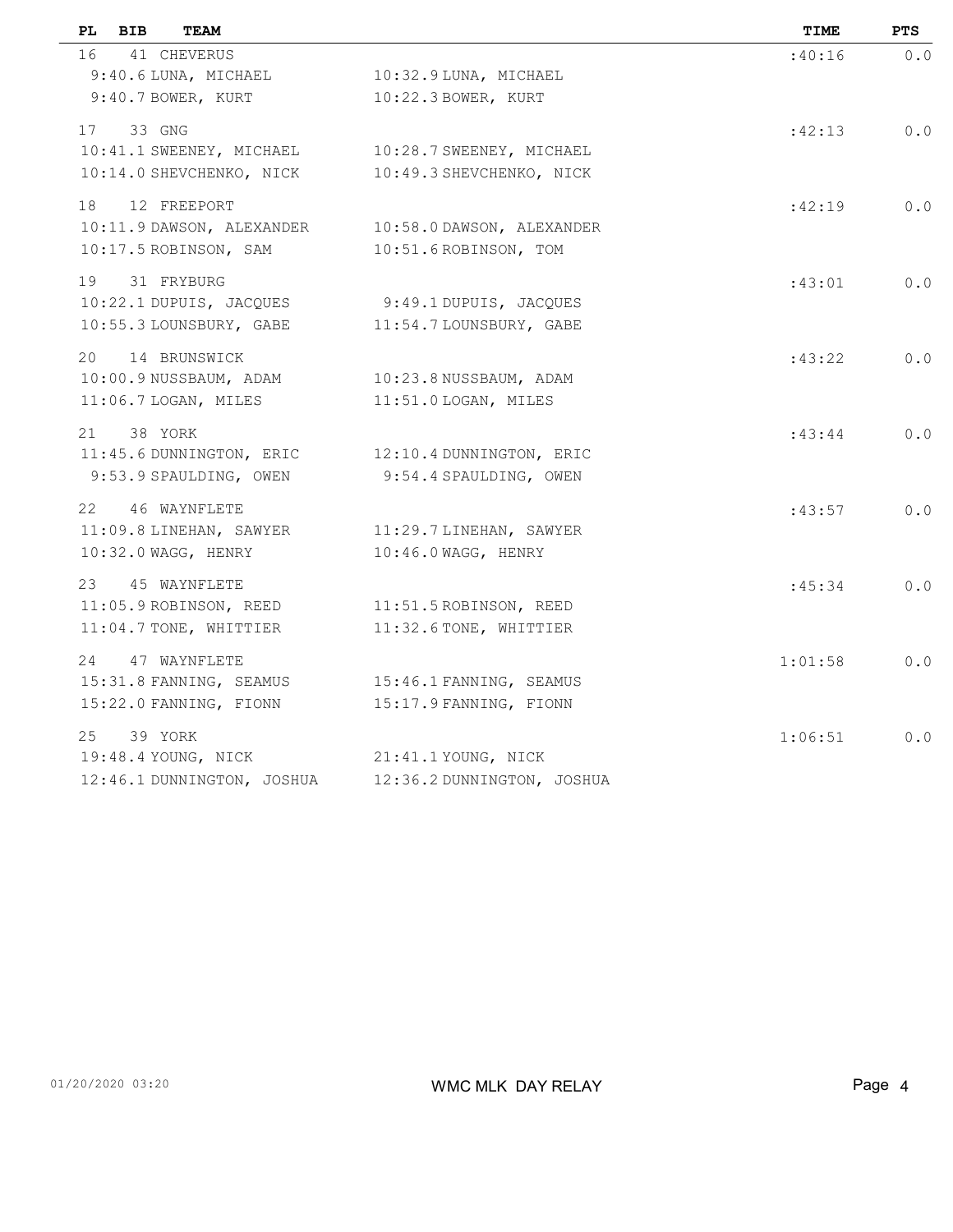OFFICIAL RESULTS



# WMC MLK DAY

## INDIVIDUAL GIRLS AND BOYS

01/20/2020 PINELAND

RACE#:WMC1202

| PL                       | <b>BIB</b> | NAME                     | LOCATION | TEAM      | TIME     | <b>PTS</b> |  |  |  |  |
|--------------------------|------------|--------------------------|----------|-----------|----------|------------|--|--|--|--|
| <b>HIGH SCHOOL GIRLS</b> |            |                          |          |           |          |            |  |  |  |  |
| 1                        |            | 67 THOMAS, Elizabeth '08 |          | PHS       | : 22:55  | 0.00       |  |  |  |  |
| 2                        |            | 65 FLINT, Tenley '11     |          | PHS       | : 22:57  | 0.00       |  |  |  |  |
| 3                        |            | 75 BARMBY, Isla '10      |          | MCWS      | : 24:35  | 0.00       |  |  |  |  |
| $\overline{4}$           |            | 54 BRUCE, Katie '10      |          | FALMOUTH  | : 27:09  | 0.00       |  |  |  |  |
| 5                        |            | 70 AMAZEEN, Lily '11     |          | FRYEBURG  | : 27:37  | 0.00       |  |  |  |  |
| 6                        |            | 61 TRACY, Savannah       |          | FREEPORT  | : 27:40  | 0.00       |  |  |  |  |
| 7                        |            | 73 STANTON, Jules '08    |          | FRYEBURG  | : 29:50  | 0.00       |  |  |  |  |
| 8                        |            | 57 MATELYTE, Morta '09   |          | WAYNFLETE | :30:20   | 0.00       |  |  |  |  |
| 9                        |            | 59 STASINOWSKI, Carolin  |          | FREEPORT  | :30:22   | 0.00       |  |  |  |  |
| 10                       |            | 60 QUIGG, Ella           |          | FREEPORT  | :31:15   | 0.00       |  |  |  |  |
| 11                       |            | 64 WOLFF, Ruby '10       |          | PHS       | :31:22   | 0.00       |  |  |  |  |
| 12                       |            | 53 BURNAP, Bella '08     |          | FALMOUTH  | :32:27   | 0.00       |  |  |  |  |
| 13                       |            | 114 GARRETT, Sarah '93   |          | FREEPORT  | :34:44   | 0.00       |  |  |  |  |
| 14                       |            | 58 WHITTIER, Ellie       |          | FREEPORT  | :35:58   | 0.00       |  |  |  |  |
| 15                       |            | 69 HARPER, Naomi '10     |          | FRYEBURG  | :40:58   | 0.00       |  |  |  |  |
| 16                       |            | 74 CLARK, Kacey-jane '11 |          | FRYEBURG  | :43:44   | 0.00       |  |  |  |  |
| 17                       |            | 72 POSPISILOVA, Eva '08  |          | FRYEBURG  | :45:46   | 0.00       |  |  |  |  |
|                          | 17         |                          |          |           |          |            |  |  |  |  |
|                          |            | <b>HIGH SCHOOL BOYS</b>  |          |           |          |            |  |  |  |  |
| $\mathbf{1}$             |            | 93 MILLONES, Nico '11    |          | PHS       | : 20:16  | 0.00       |  |  |  |  |
| 2                        |            | 99 KEANE, Padraic '11    |          | CHEVERUS  | : 21:19  | 0.00       |  |  |  |  |
| 3                        |            | 83 MORSE, Ben '10        |          | FALMOUTH  | : 21: 21 | 0.00       |  |  |  |  |
| $\overline{4}$           |            | 94 WATSON, Jack '11      |          | PHS       | : 21:42  | 0.00       |  |  |  |  |
| 5                        |            | 86 FAIRFIELD, Cole '09   |          | FALMOUTH  | : 22: 21 | 0.00       |  |  |  |  |
| 6                        |            | 108 RICE, Alden '93      |          | FREEPORT  | : 22:24  | 0.00       |  |  |  |  |
| 7                        |            | 77 SWEETSER, Dillon '11  |          | FALMOUTH  | : 22:45  | 0.00       |  |  |  |  |
| 8                        |            | 111 HORNE, Henry         |          | FREEPORT  | : 23: 21 | 0.00       |  |  |  |  |

01/20/2020 02:24 WMC MLK DAY INDIVIDUAL GIRLS AND BOYS Pg 1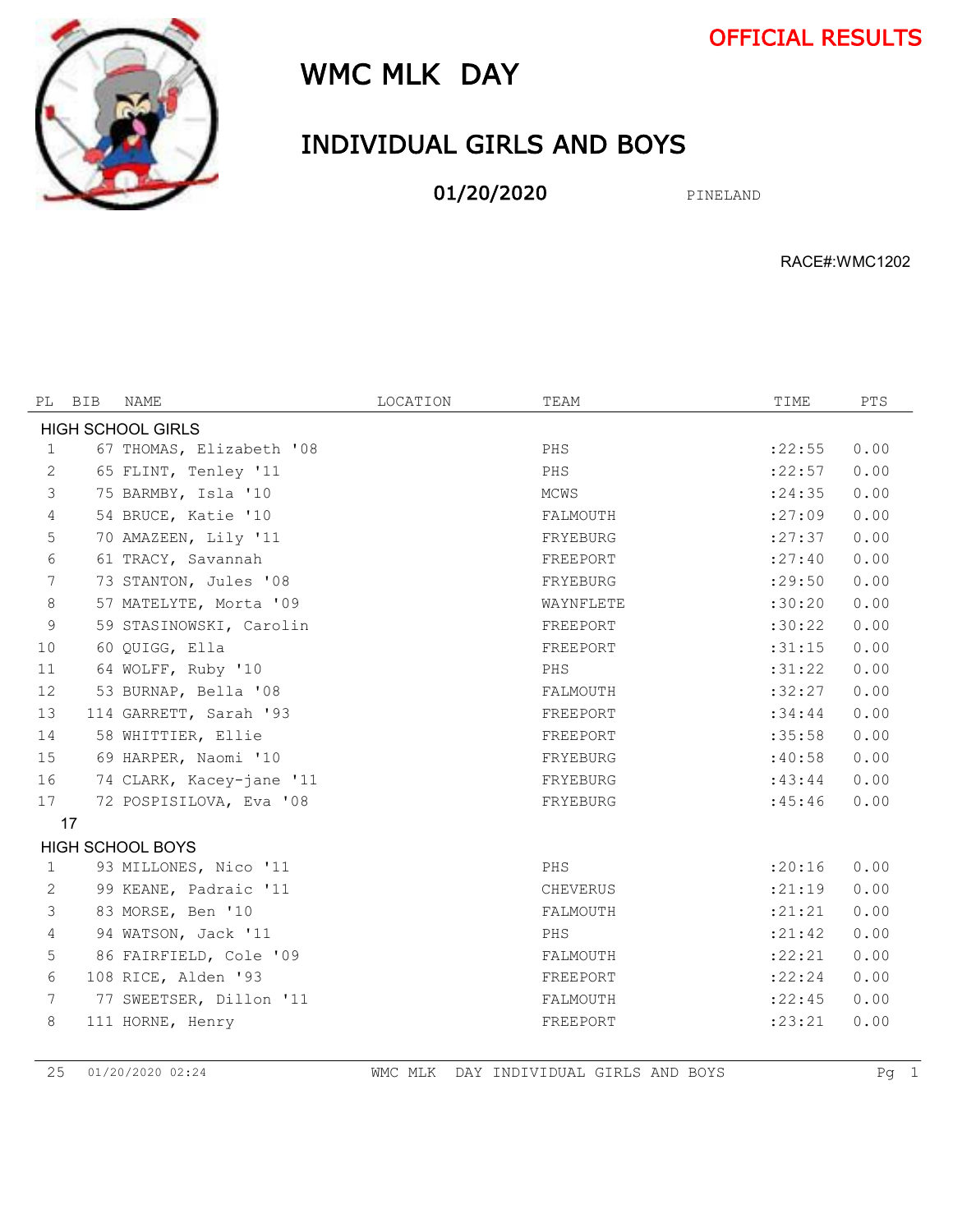| PL | BIB | NAME                         | LOCATION | TEAM      | TIME    | PTS  |
|----|-----|------------------------------|----------|-----------|---------|------|
| 9  |     | 92 VAN OOSERUM, Willem '10   |          | DEERING   | : 24:26 | 0.00 |
| 10 |     | 84 SEEKER, Isaac '11         |          | FALMOUTH  | : 24:27 | 0.00 |
| 11 |     | 78 FORTIER, Logan '11        |          | FALMOUTH  | : 24:49 | 0.00 |
| 12 |     | 103 IRWIN, Andrew '11        |          | FRYEBURG  | : 25:02 | 0.00 |
| 13 |     | 88 PENNEY, Dax '10           |          | WAYNFLETE | : 25:04 | 0.00 |
| 14 |     | 109 MORRIS, Will '10         |          | FREEPORT  | :25:09  | 0.00 |
| 15 |     | 95 BUTTERFIELD, Bryce '11    |          | PHS       | : 25:49 | 0.00 |
| 16 |     | 110 SILVA, Gabe '81          |          | FREEPORT  | :26:06  | 0.00 |
| 17 |     | 104 PULLAN, River '11        |          | FRYEBURG  | :26:58  | 0.00 |
| 18 |     | 112 SOUTHALL, Henry          |          | FREEPORT  | :27:06  | 0.00 |
| 19 |     | 100 OLAS, Varick '10         |          | GREELY    | : 27:11 | 0.00 |
| 20 |     | 102 TWOMBLY-WISER, Isaac '11 |          | FRYEBURG  | : 28:31 | 0.00 |
| 21 |     | 89 EAMES, Oliver '10         |          | WAYNFLETE | : 29:52 | 0.00 |
| 22 |     | 87 DUPREE, Joe '10           |          | WAYNFLETE | :30:32  | 0.00 |
| 23 |     | 105 GUILIANO, Hayden '11     |          | MCWS      | :34:23  | 0.00 |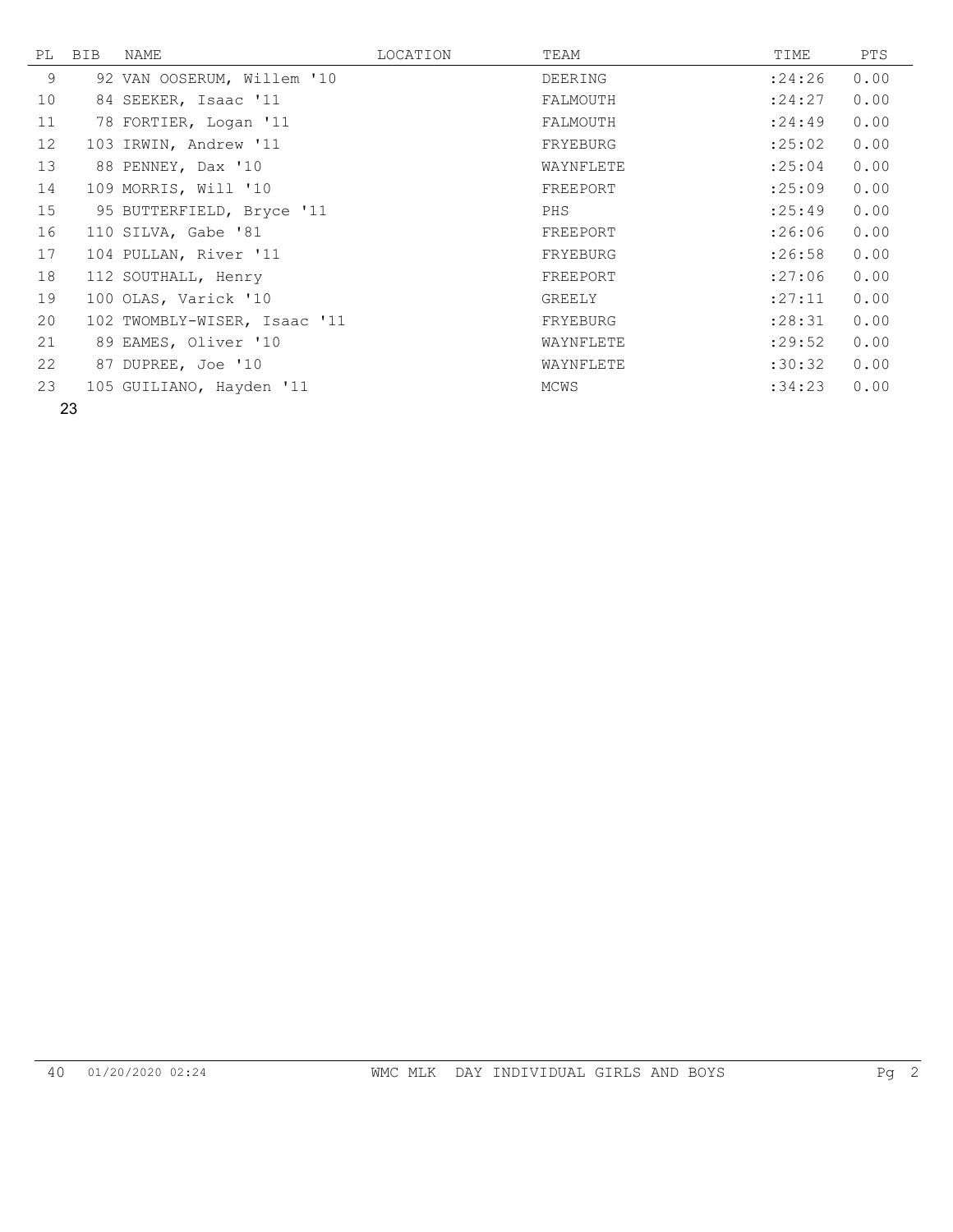#### **WMC MLK DAY**

Race WMC12020

#### **WOMEN TEAM RESULTS**

| Plc | Team        | DIV | EVENT 1 |                | EVENT <sub>2</sub> | EVENT 3 | EVENT 4 | TOTAL |
|-----|-------------|-----|---------|----------------|--------------------|---------|---------|-------|
|     | 1 FREEPORT  |     | 0.0     | 4              | 766.0              |         |         | 766.0 |
|     | 2 FRYEBURG  |     | 0.0     | 4              | 761.0              |         |         | 761.0 |
|     | 3 PHS       |     | 0.03    |                | 589.0              |         |         | 589.0 |
|     | 4 FALMOUTH  |     | 0.0     | $-2$           | 386.0              |         |         | 386.0 |
|     | 5 MCWS      |     | 0.0     | 1              | 198.0              |         |         | 198.0 |
|     | 6 WAYNFLETE |     | 0.0     | $\overline{1}$ | 193.0              |         |         | 193.0 |